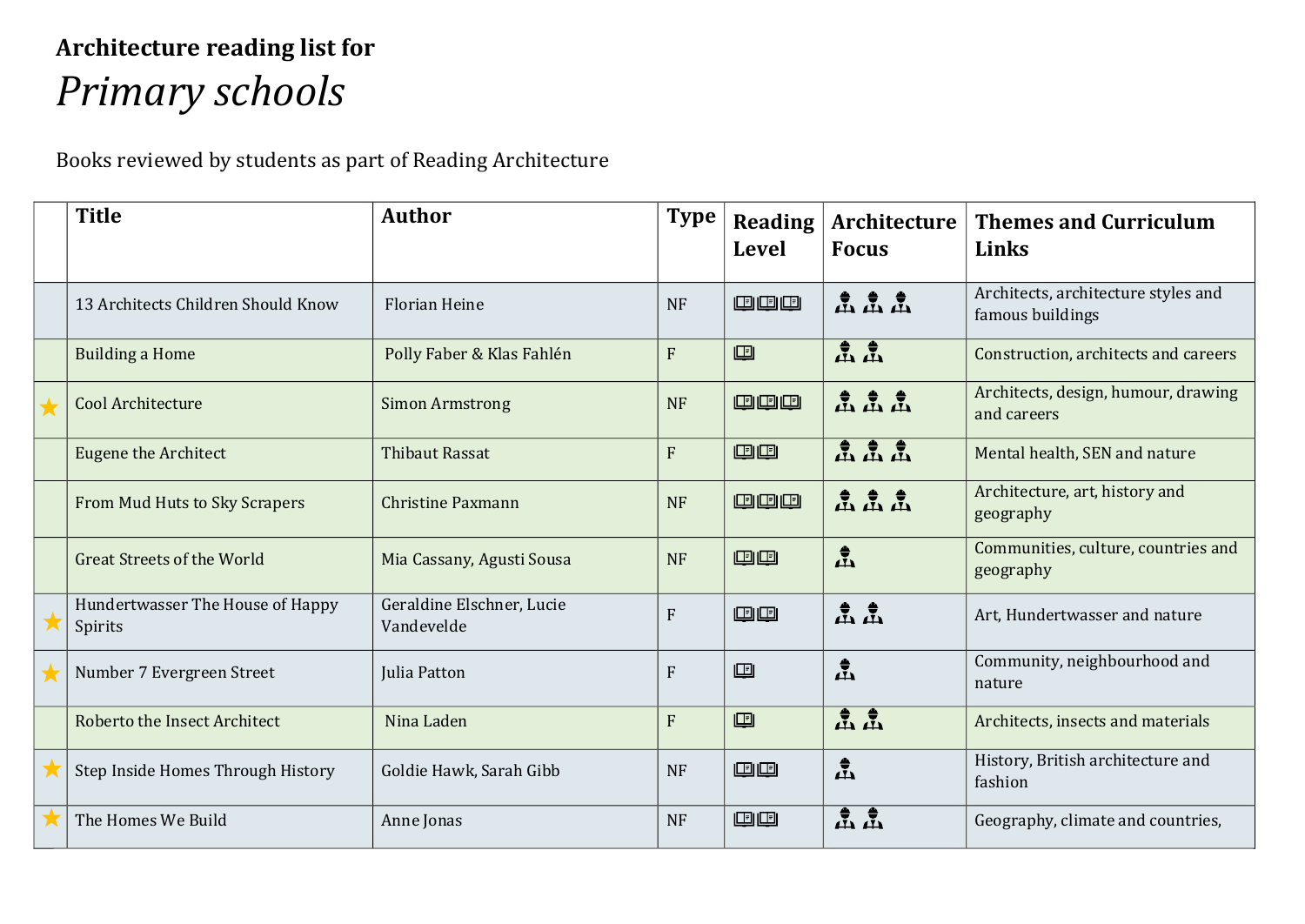## Other books to consider

| 13 Buildings Children Should Know                              | <b>Annette Roeder</b>     | <b>NF</b>    | 四四四 | 点点                 | Science, landmarks and design                    |
|----------------------------------------------------------------|---------------------------|--------------|-----|--------------------|--------------------------------------------------|
| A City Through Time                                            | <b>Steve Noon</b>         | <b>NF</b>    | 四四  | ዹ፟፞ዹ፟              | History and human geography                      |
| A Place Called Home: Look Inside Houses<br>around the world    | <b>Kate Baker</b>         | <b>NF</b>    | 回   | 孟                  | Geography, countries and materials               |
| A Street Through Time                                          | <b>Steve Noon</b>         | <b>NF</b>    | 四四  | $\mathbf{P}^*$     | History, Romans and human geography              |
| <b>Animal Architects</b>                                       | National Geographic Kids  | <b>NF</b>    | 四四  | $\mathbf{\hat{H}}$ | Design, animals and nature,                      |
| <b>Architecture Scribble Book</b>                              | Petra Baan                | <b>NF</b>    | 四四  | 孟孟孟                | Drawing, art, design and creativity              |
| <b>Atlas of Amazing Architecture</b>                           | Peter Allan               | <b>NF</b>    | 四四  | 孟孟                 | History, geography, design and materials         |
| Atlas of Architecture and Marvellous<br>Monuments              | <b>Alexandre Verhille</b> | <b>NF</b>    | 四四  | 点点                 | Geography, buildings and design                  |
| <b>Colour and Create Architecture: Georgie</b><br>Finds a Home | Nerea Bermejo Olaizola    | $\mathbf{F}$ | 呾   | 孟                  | Colouring, houses, animals and solo work         |
| <b>Discovering Architecture</b>                                | <b>Eduard Altarriba</b>   | <b>NF</b>    | 四四  | ዹ፟ዹ፟፟፟             | Design, history, materials and<br>sustainability |
| How to Build a City                                            | Isabel Otter              | <b>NF</b>    | 回   | ዹ፟፞ዹ፟              | Human geography, settlements and<br>careers      |
| Iggy Peck Architect                                            | <b>Andrea Beaty</b>       | $\mathbf{F}$ | 四   | ዹ፝ዹ፝               | Humour, architects, design and creativity        |
| Iggy Peck's Big Project Book                                   | <b>Andrea Beaty</b>       | <b>NF</b>    | 四四  | ዹ፝ዹ፝               | Design, DT, making, creativity and<br>projects   |
| In Every House in Every Street                                 | Jess Hitchman             | F            | 回   | 孟                  | Community, neighbourhood and home                |
| <b>Minecrafter Architect</b>                                   | <b>Megan Miller</b>       | <b>NF</b>    | 四四四 | ዹ፝ዹ፝               | Gaming, design and ICT                           |